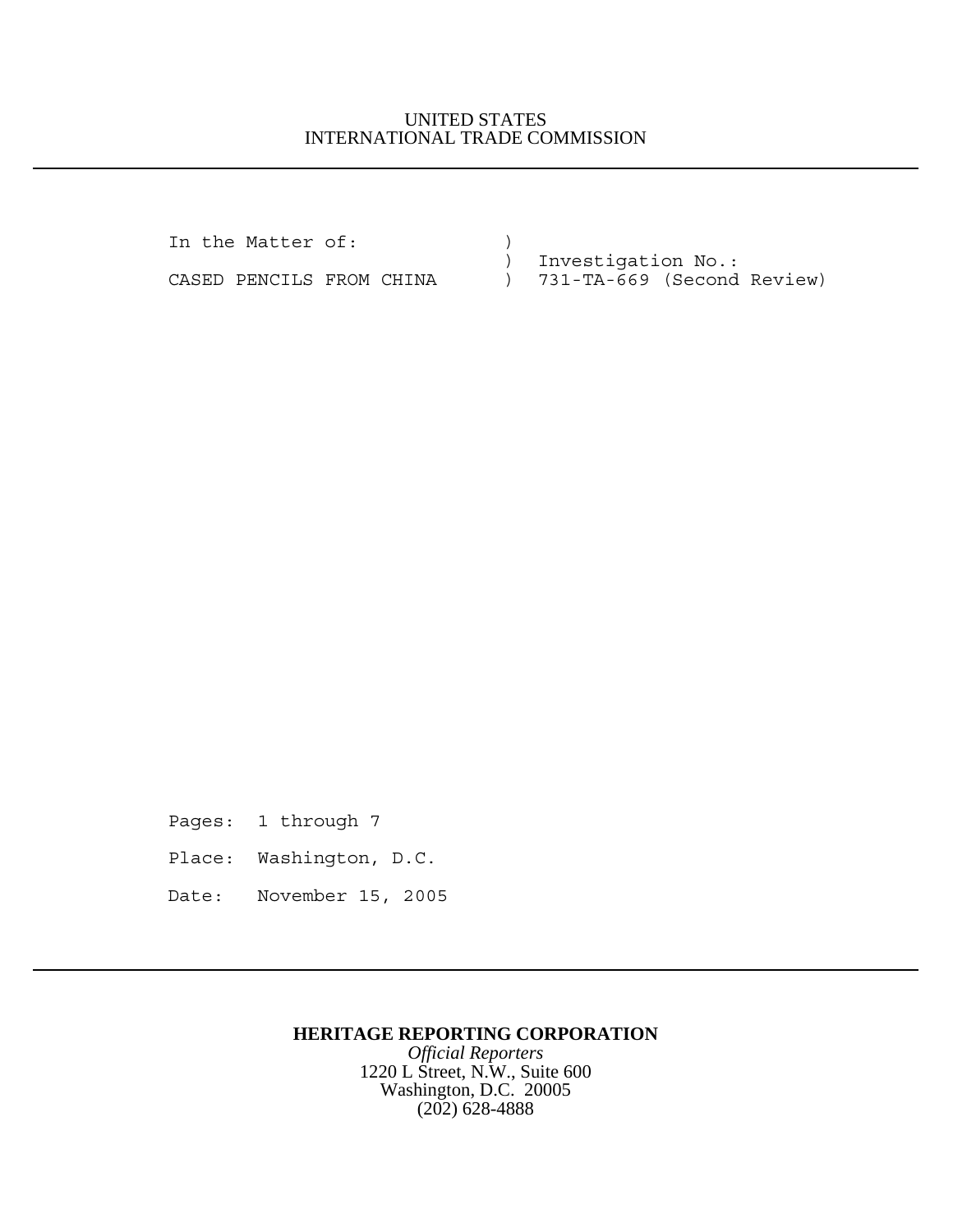THE UNITED STATES INTERNATIONAL TRADE COMMISSION

|  | In the Matter of:        |  |                              |  |
|--|--------------------------|--|------------------------------|--|
|  |                          |  | ) Investigation No.:         |  |
|  | CASED PENCILS FROM CHINA |  | ) 731-TA-669 (Second Review) |  |

Tuesday, November 15, 2005

Room No. 101 U.S. International Trade Commission 500 E Street, S.W. Washington, D.C.

The Commission Meeting commenced, pursuant to Notice, at 11:00 a.m., before the Commissioners of the United States International Trade Commission, the Honorable STEPHEN KOPLAN, Chairman, presiding.

APPEARANCES:

On behalf of the International Trade Commission:

Commissioners:

STEPHEN KOPLAN, CHAIRMAN DEANNA TANNER OKUN, VICE CHAIRMAN JENNIFER A. HILLMAN, COMMISSIONER CHARLOTTE R. LANE, COMMISSIONER DANIEL R. PEARSON, COMMISSIONER SHARA L. ARANOFF, COMMISSIONER

Heritage Reporting Corporation (202) 628-4888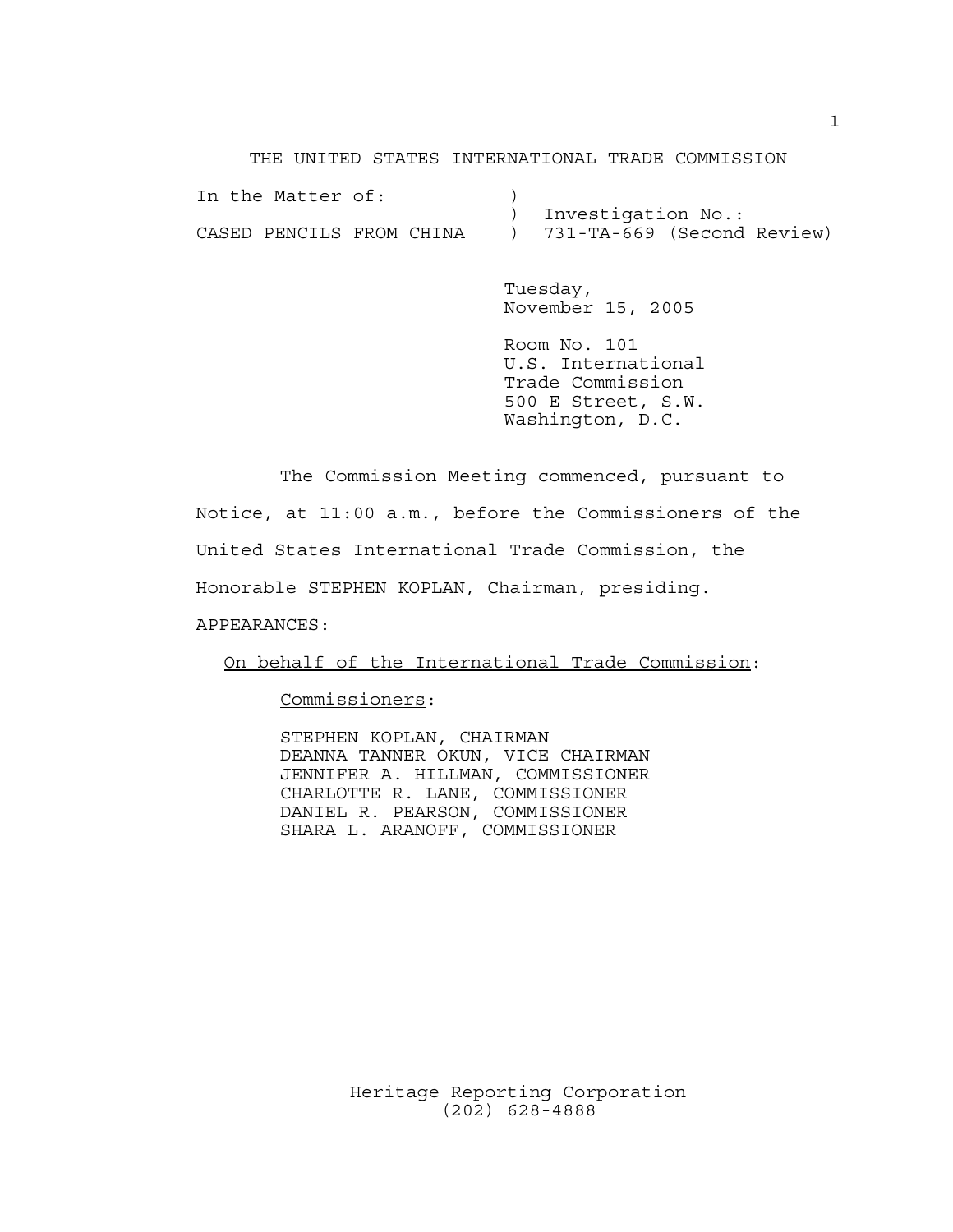$\texttt{Staff}:$ 

MARILYN R. ABBOTT, SECRETARY TO THE COMMISSION WILLIAM R. BISHOP, HEARINGS AND MEETINGS COORDINATOR ELIZABETH HAINES, INVESTIGATOR MICHAEL ANDERSON, INDUSTRY ANALYST CHARLES ST. CHARLES, ATTORNEY DIANE MAZUR, SUPERVISORY INVESTIGATOR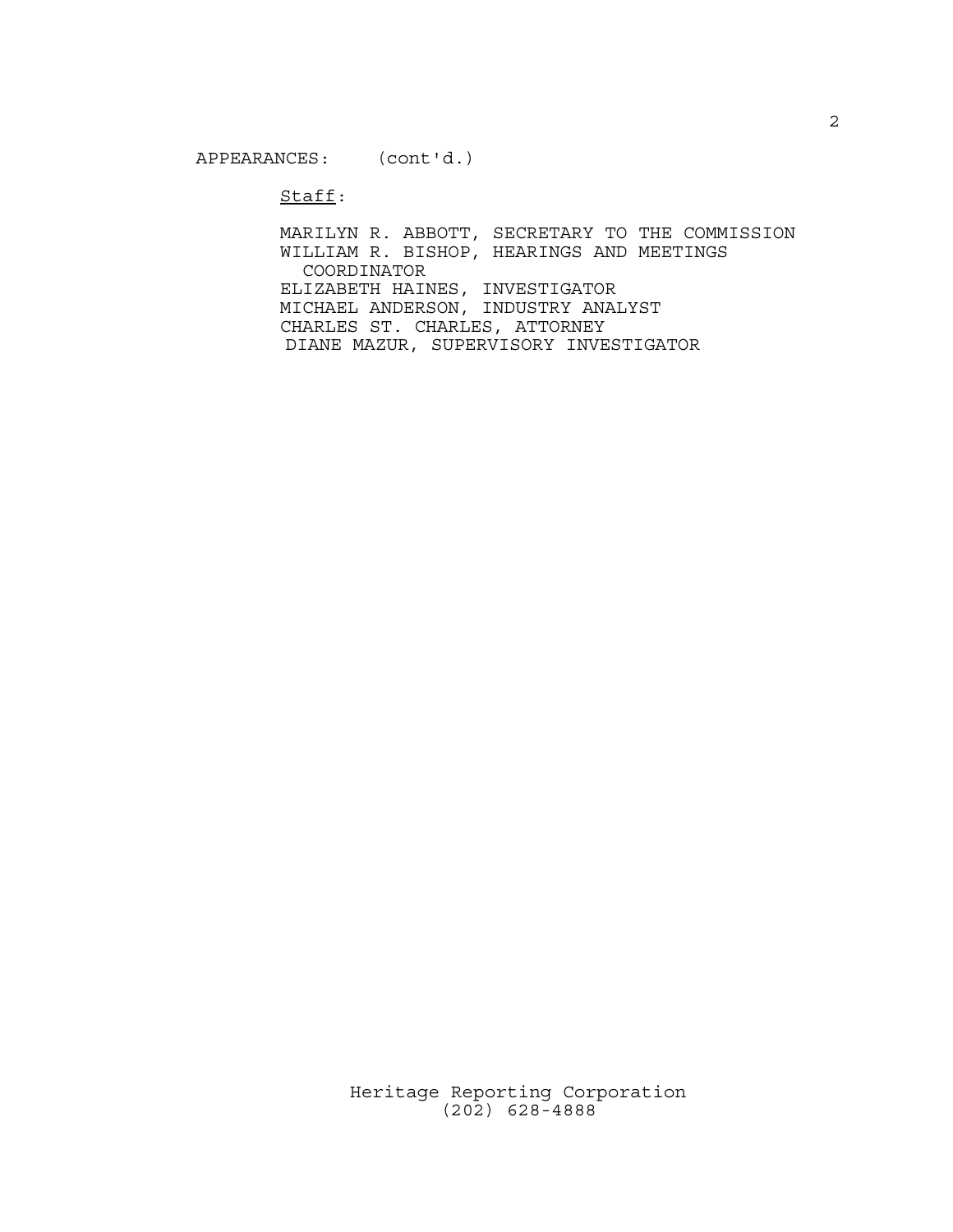## I N D E X

3

| AGENDA FOR FUTURE MEETING: NONE                                                        | 4 |
|----------------------------------------------------------------------------------------|---|
| MINUTES: NOVEMBER 1, 2, 3, AND 8, 2005                                                 | 4 |
| RATIFICATION LIST: 05-024                                                              | 4 |
| INV. NO. 731-TA-669 (SECOND REVIEW) (CASED<br>PENCILS FROM CHINA) -- BRIEFING AND VOTE | 4 |
| OUTSTANDING ACTION JACKETS: NONE                                                       | 4 |

Heritage Reporting Corporation (202) 628-4888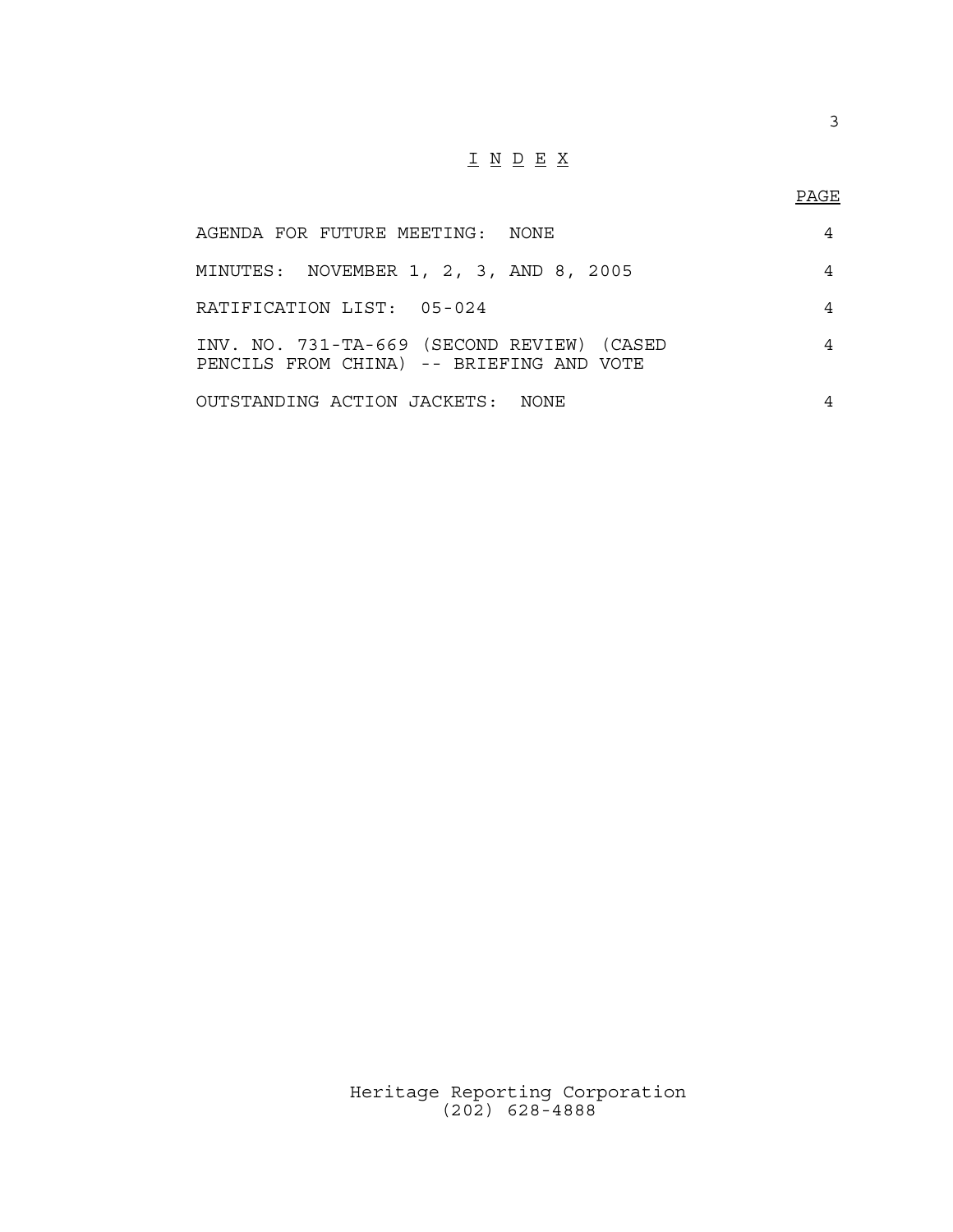| $\mathbf 1$ | $\underline{P} \underline{R} \underline{O} \underline{C} \underline{E} \underline{E} \underline{D} \underline{I} \underline{N} \underline{G} \underline{S}$ |
|-------------|-------------------------------------------------------------------------------------------------------------------------------------------------------------|
| 2           | (11:00 a.m.)                                                                                                                                                |
| 3           | CHAIRMAN KOPLAN: Good morning.<br>This                                                                                                                      |
| 4           | meeting of the U.S. International Trade Commission                                                                                                          |
| 5           | will please come to order.                                                                                                                                  |
| 6           | Before we begin, I would like to take a                                                                                                                     |
| 7           | moment to greet guests this morning. I understand we                                                                                                        |
| 8           | have several officials from the Japan Patent Office                                                                                                         |
| 9           | with us. Welcome to the Commission.                                                                                                                         |
| 10          | I understand there is no agenda for future                                                                                                                  |
| 11          | meetings or outstanding action jackets to consider.                                                                                                         |
| 12          | Are there any objections to approval of the minutes of                                                                                                      |
| 13          | November 1, 2, 3, and 8, 2005 and ratification list                                                                                                         |
| 14          | $05 - 024?$                                                                                                                                                 |
| 15          | (No response.)                                                                                                                                              |
| 16          | CHAIRMAN KOPLAN: Hearing none, they are                                                                                                                     |
| 17          | approved.                                                                                                                                                   |
| 18          | We will now turn to the briefing and vote in                                                                                                                |
| 19          | Investigation No. 731-TA-669 (Second Review) (Cased                                                                                                         |
| 20          | Pencils from China).                                                                                                                                        |
| 21          | Good morning, Ms. Mazur.                                                                                                                                    |
| 22          | Are there any questions to the staff?                                                                                                                       |
| 23          | (No response.)                                                                                                                                              |
| 24          | CHAIRMAN KOPLAN: Are there any additions or                                                                                                                 |
| 25          | corrections to the staff report?                                                                                                                            |
|             | Heritage Reporting Corporation<br>$(202)$ 628-4888                                                                                                          |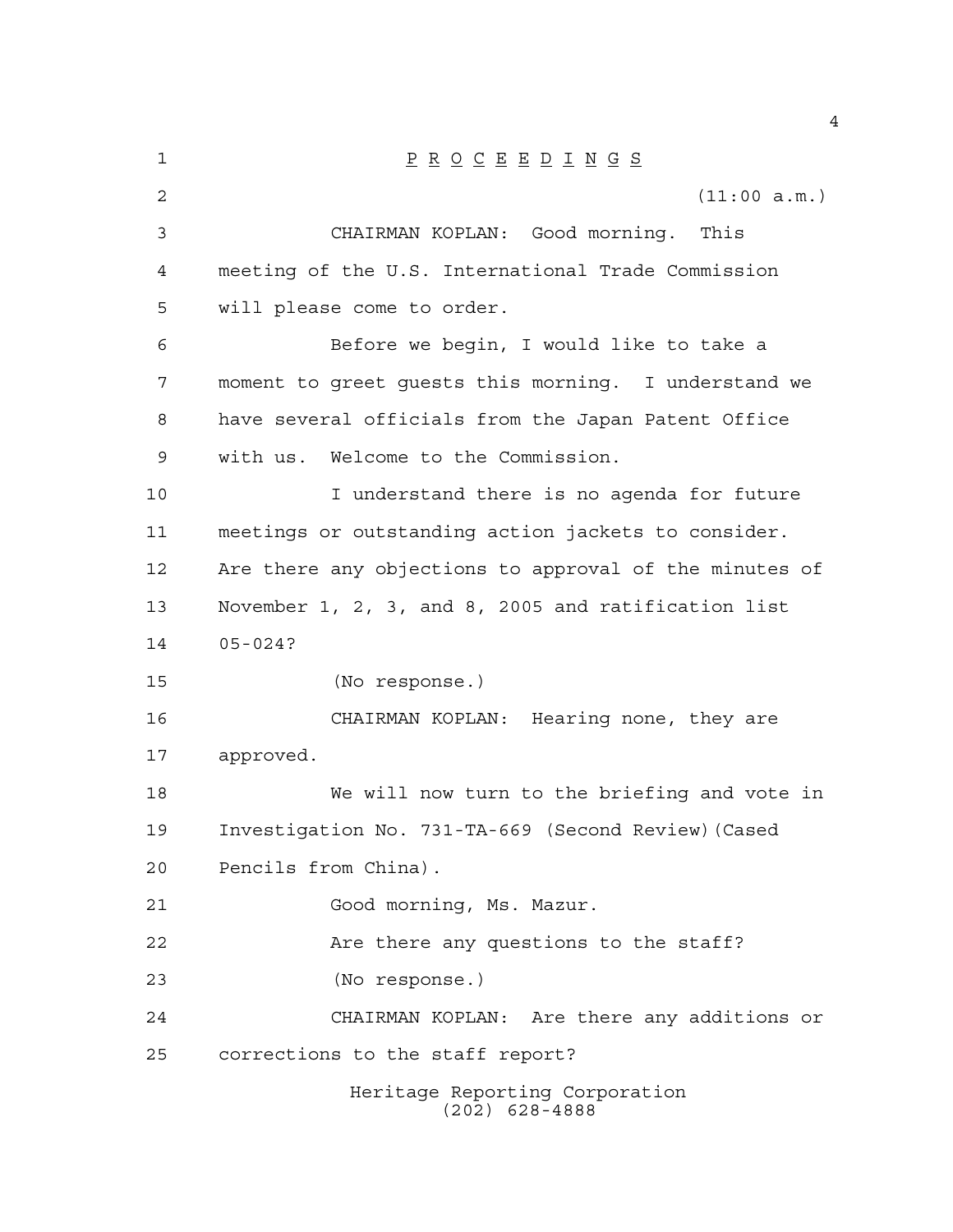MS. MAZUR: Mr. Chairman, the revisions to the staff report are contained in Investigations Memorandum CC-188. CHAIRMAN KOPLAN: Are there any objections to approval of the staff report as revised? (No response.) CHAIRMAN KOPLAN: Hearing none, it is approved. Madame Secretary, will you please call -- Mr. Secretary, will you please call the roll? MR. BISHOP: Commissioner Aranoff? COMMISSIONER ARANOFF: I vote in the affirmative. MR. BISHOP: Commissioner Koplan? CHAIRMAN KOPLAN: I vote in the affirmative. MR. BISHOP: Commissioner Lane? COMMISSIONER LANE: I vote in the affirmative. MR. BISHOP: Commissioner Hillman? COMMISSIONER HILLMAN: I vote in the affirmative. MR. BISHOP: Commissioner Pearson? COMMISSIONER PEARSON: I vote in the affirmative. MR. BISHOP: Commissioner Okun? Heritage Reporting Corporation (202) 628-4888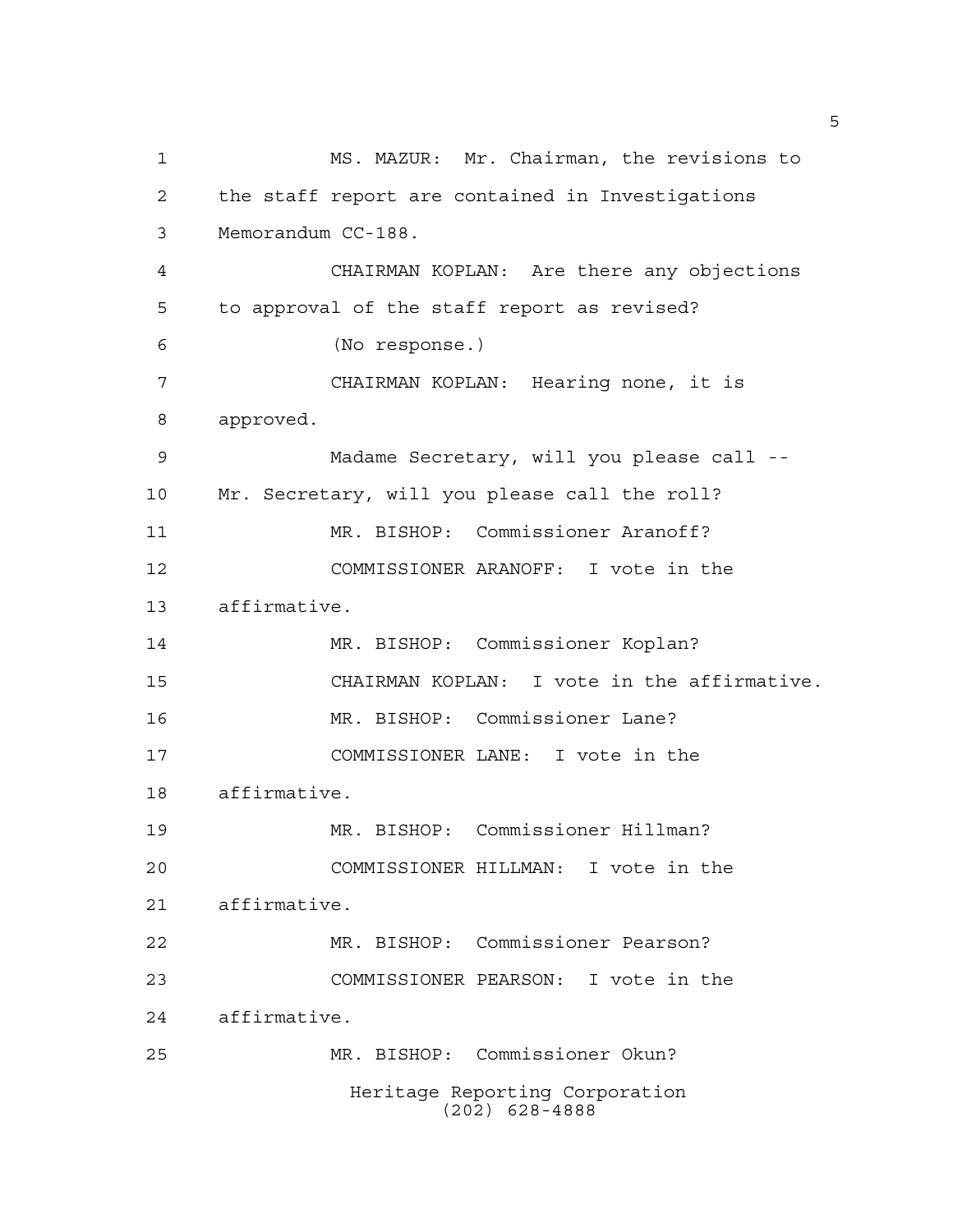affirmative. MR. BISHOP: Mr. Chairman, the Commission has reached an affirmative determination in this second five-year review. CHAIRMAN KOPLAN: Thank you, Mr. Secretary. Further information regarding this determination will be in the press release. Commissioners' opinions are currently scheduled to be

COMMISSIONER OKUN: I vote in the

 transmitted to the Department of Commerce on or before November 30, 2005. I want to thank the staff who assisted us in this investigation. With that, this meeting is adjourned.

 (Whereupon, at 11:04 a.m., the Commission meeting in the above-entitled matter was concluded.) //  $17 /$  // //  $20 /$  $21 /$  $22 / /$  $23 / /$  $24 /$  $25 / /$ 

> Heritage Reporting Corporation (202) 628-4888